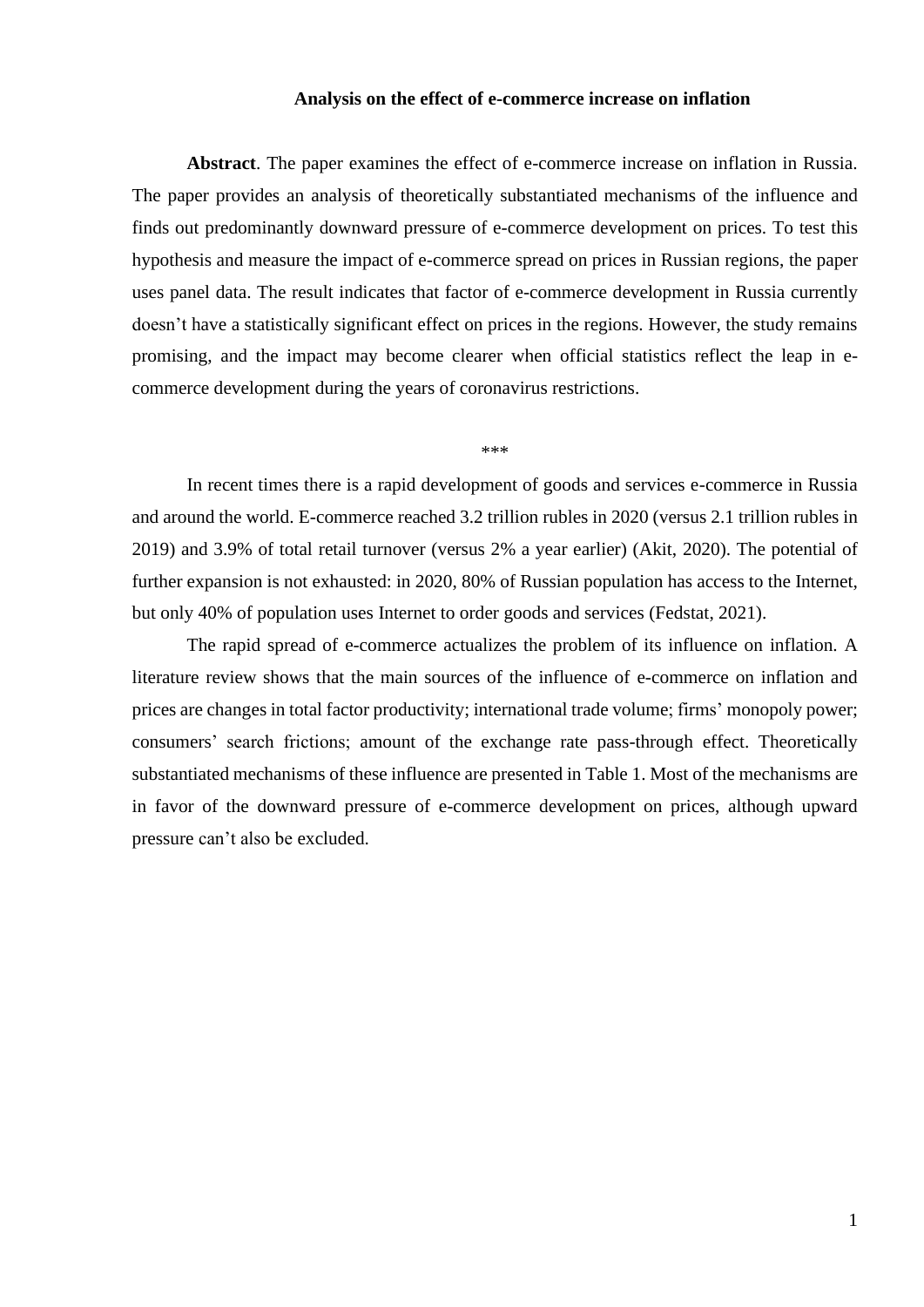| Source of<br>influence        | Mechanism of influence                                                                                                                                                              | <b>Authors</b>                                        |  |  |
|-------------------------------|-------------------------------------------------------------------------------------------------------------------------------------------------------------------------------------|-------------------------------------------------------|--|--|
| Factor<br>productivity        | Factor productivity increases $\rightarrow$ production costs decrease $\rightarrow$<br>downward pressure on prices                                                                  | (Riksbank, 2015)                                      |  |  |
|                               | Costs of factors of production (capital, labor) decrease $\rightarrow$<br>production costs decrease $\rightarrow$ downward pressure on prices                                       | (Autor & Dorn, 2013),<br>(Csonto, et al., 2019)       |  |  |
| International<br>trade volume | Cross-border trade barriers decrease $\rightarrow$ price arbitration $\rightarrow$ prices<br>decrease in exporting country and increase in importing country                        | (Jo, et al., 2019),<br>(Jensen, 2007)                 |  |  |
|                               | Transport cost of international trade decreases $\rightarrow$ prices decrease                                                                                                       | (He, et al., 2011),<br>(Krugman, 1991)                |  |  |
| Monopoly<br>power of firms    | Variety of goods increases $\rightarrow$ elasticity of demand decreases $\rightarrow$<br>market competitiveness increases, firms' markup decreases $\rightarrow$<br>prices decrease | (Csonto, et al., 2019),<br>(Dinerstein, et al., 2018) |  |  |
|                               | Appearance of large e-commerce firms $\rightarrow$ benefits of the economy<br>on scale and network effect $\rightarrow$ prices decrease                                             | (Charbonneau, et al., 2017)                           |  |  |
| Search frictions              | Consumers' search frictions decrease, consumers' market power<br>increases $\rightarrow$ prices decrease                                                                            | (Dinerstein, et al., 2018)                            |  |  |
|                               | Maintenance of search frictions, firms' incentives to supply<br>differentiation and obfuscation $\rightarrow$ maintenance of price dispersion                                       | (Glenn & Wolitzky, 2012)                              |  |  |
| Exchange rate<br>pass-through | Significantly higher exchange rate pass-through effect of goods<br>trades online $\rightarrow$ upward pressure on prices (given the asymmetry of<br>the pass-through)               | (Gorodnichenko, 2018)                                 |  |  |

Table 1 – Theoretically substantiated mechanisms of the influence of e-commerce increase on inflation

Source: compiled by the authors.

Review of relevant empirical approaches reveals the problem of the lack of sufficient amount of comparable data of e-commerce, as well as the lack of assessment methodology. A lot of studies are based on working with panel data and fixed effects models: (Calson-Öhman, 2018), (Kulakov & Vinogradov, 2020), (Yi & Choi, 2005) etc.

A similar approach is used by the authors to measure the impact of e-commerce development on inflation in Russian regions in 2014-2019. The empirical strategy is based on the approaches outlined in (Perevyshin, et al., 2017), (Sinelnikov-Murylev, et al., 2020). The first pool of estimated regressions is represented by equation  $(1)$ , the second – by equation  $(2)$ :

$$
Infl_{it} = \gamma_i + \beta_1 External_t + \beta_2 Ecommerce_{it} + \beta_3 RegDebtGRP_{it} ++ \beta_4 Policy_{it} +_{\text{cit}}
$$
 (1)

$$
InflDev_{it} = \gamma_i + \beta_1 Wages_{it} + \beta_2 Ecommerce_{it} + \beta_3 RegDebtGRP_{it} ++ \beta_4 Policy_{it} + \beta_5 ImportGRP_{it} + \beta_6 Product_{it-1} + \beta_7 RegExpGRP_{it} +_{\text{att}}
$$
\n(2)

Explanation of regressors in equations (1) and (2) is presented in Table 2.